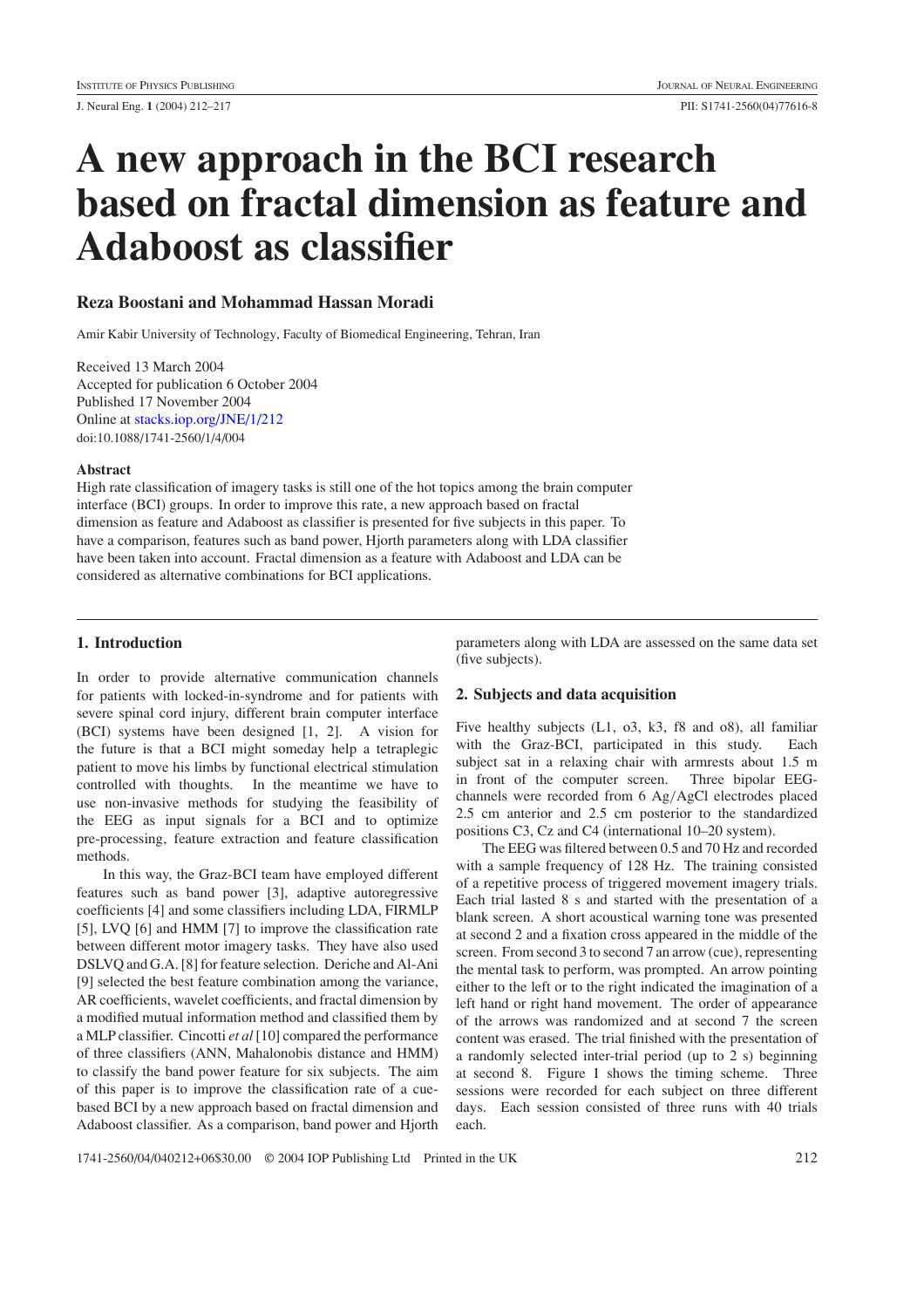

#### <span id="page-1-0"></span>**3. Feature extraction and classification**

The goal of feature extraction is to find a suitable representative (signal features) of the data that simplify the subsequent classification or detection of brain patterns. Band power, Hjorth parameters and fractal dimension were employed as discriminative features which describe the signal in terms of specific frequency bands, morphological characteristics and entropy, respectively.

#### *3.1. Band power (BP)*

The EEG contains different specific frequency components, for example, alpha and beta bands which are particularly important to classify the different brain states, especially for discriminating motor imagery tasks. The BP was calculated in two standard frequency bands (10–12 Hz and 16–24 Hz) for 1 s time window and 250 ms overlap [1].

#### *3.2. Hjorth parameters*

The Hjorth [12] parameters describe the signal characteristics in terms of activity (variance (VAR) of signal), mobility (a measure of mean frequency) and complexity (a measure of the deviation from sine shape) which are briefly described as follows:

Activity(y) = 
$$
\frac{\sum_{i=1}^{N} (y(i) - \mu)^2}{N}
$$
  
\nMobility = 
$$
\sqrt{\frac{VAR(y')}{VAR(y)}}
$$
  
\nComplexity = 
$$
\frac{\text{Mobility}(y')}{\text{Mobility}(y)}
$$

where *y* is the signal, *y* is the derivative of the signal, *N* is the number of samples in the window and  $\mu$  is the mean of the signal in the window. The calculation window for these parameters is 500 ms without overlapping. Finally, an exponential window has been applied to the features for smoothing.

## *3.3. Fractal dimension (FD)*

Fractal dimension has a relation with the entropy and entropy has a direct relation with the amount of information inside a signal. Fractal dimension can be interpreted simply as the degree of meandering (or roughness or irregularity) of a signal. Katz, Higuchi and Peterson are well-known methods for calculating fractal dimension but the Katz method is more robust [11] than others, and therefore is implemented in this

research. Katz fractal dimension is derived directly from the waveform. The FD of a curve can be defined as

$$
FD = \frac{\text{Log}_{10}L}{\text{Log}_{10}d}
$$

where *L* is the total length of the curve and *d* is the diameter estimated as the distance between the first point of the sequence and the point of the sequence that provides the farthest distance. FD is calculated every second with 250 ms overlap.

#### *3.4. Linear discriminant analysis (LDA)*

LDA classifier is still one of the most powerful methods and is very robust. Fisher's linear discriminant [13] is maximizing the between-group variance to the within-group variance ratio, which in this case is measured by the ratio of the determinants of the preceding two matrices.

## *3.5. Adaboost*

The principle of the Adaboost [14] is that a committee machine can adaptively adjust to the errors of its components, the socalled weak learners. The classification rate of each weak learner should exceed 50%. Here, a neural network with one hidden layer is selected as the weak learner [15]. First, the first neural network trains with the equal error weight for all the samples:

$$
D_1(i) = 1/N, \qquad i = 1, \ldots, N
$$

where  $D_1(i)$  is the error weight for the samples in the first iteration and *N* is the number of input samples. For the next iteration, the error weight of the samples is changed regarding their error in the previous iteration by the following relation:

$$
D_n(i) = \frac{D_{n-1}(i)}{Z_{n-1}} * \begin{cases} \beta_{n-1} & \text{if } F_{n-1}(x_i) = d_i \\ 1 & \text{otherwise} \end{cases}
$$
\n
$$
\varepsilon_{n-1} = \sum_{F_{n-1}(x_i) \neq y_{n-1}} D_{n-1}(i) \qquad 0 < \varepsilon_{n-1} < 0.5
$$
\n
$$
\beta_{n-1} = \frac{\varepsilon_{n-1}}{1 - \varepsilon_{n-1}} \qquad 0 < \beta_{n-1} < 1
$$

where  $F_{n-1}(x)$  is the output of the  $(n-1)$ th weak learner and  $\varepsilon_{n-1}$  is the error of the weak learner in the  $(n-1)$ th step, and  $d_i$  is the label of the *i*th input sample.  $\beta_{n-1}$  measures the importance of the hypothesis of  $F_{n-1}(x)$  and it decreases with error. It is obvious that the misclassified samples in each stage are given a high value of  $D_n(i)$  (error weight) for the next stage. This iterative procedure repeats till the time that *n* reaches *T* (the maximum considered value for the number of weak learners). After the training phase, total output of the Adaboost is calculated as follows:

$$
\phi(x) = \arg \max \sum_{n=1...T, F_n(x)=y} \log \frac{1}{\beta_n}.
$$

For this classifier, all the feature values must be normalized in the interval  $[-1, 1]$ . A schematic diagram of the mentioned Adaboost is shown in figure [2.](#page-2-0)

213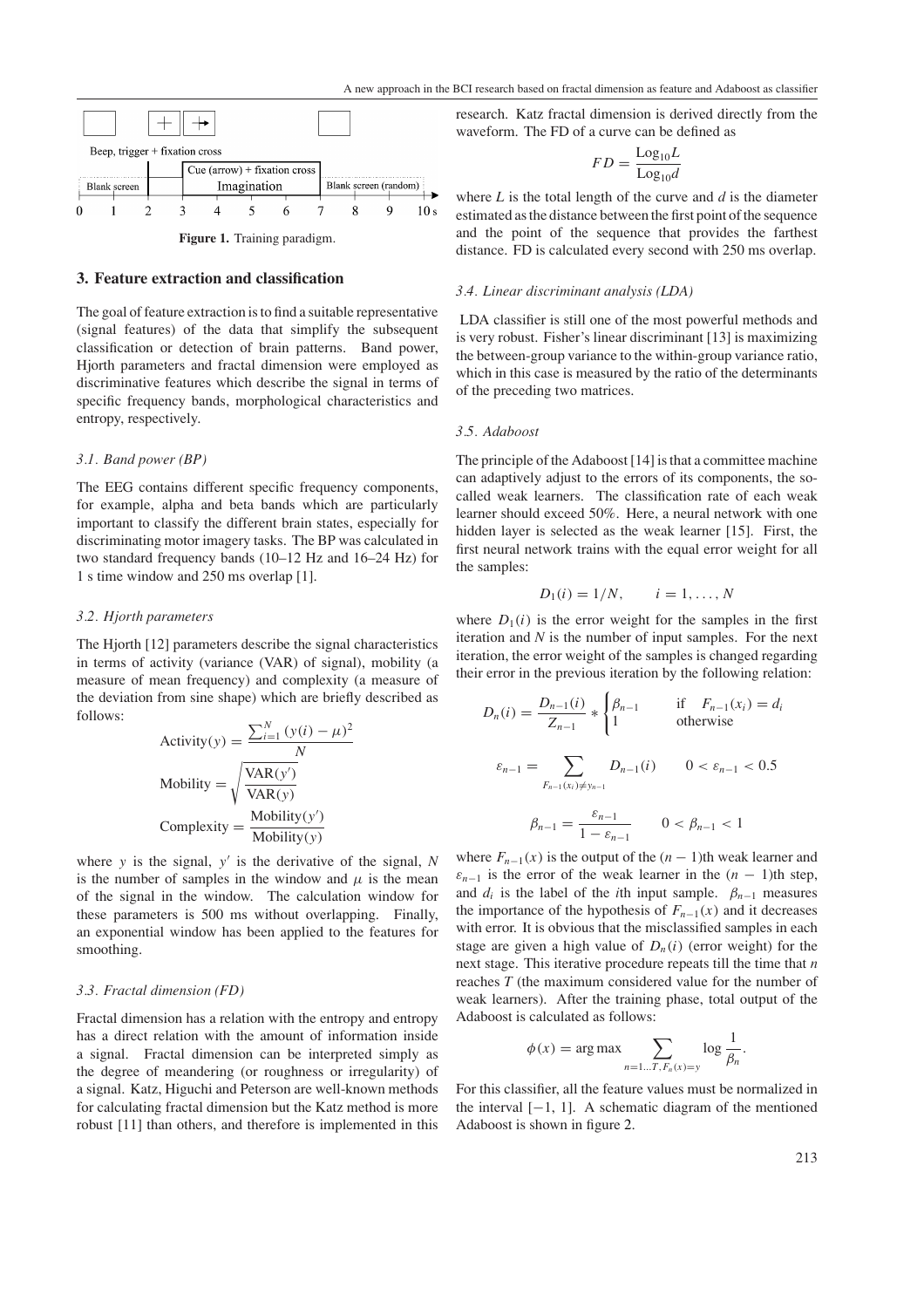

<span id="page-2-0"></span>**Figure 2.** A committee of neural networks generated using Adaboost.  $F_1$ ,  $F_2$  and  $F_T$  are the output of weak learners and the output  $\phi$  is the total output of the Adaboost [14].

<span id="page-2-1"></span>**Table 1.** Error rate and the latency of its minimum of cross validation data for subject L1.

| Band power          |                         | Hjorth<br>parameters |                 | Fractal<br>dimension |                         |
|---------------------|-------------------------|----------------------|-----------------|----------------------|-------------------------|
| LDA.<br>20%<br>4.75 | Adaboost<br>35%<br>5.25 | LDA<br>20%           | Adaboost<br>25% | LDA<br>30%<br>4.25   | Adaboost<br>22%<br>4.75 |

## **4. Evaluation of classification performance**

Features have been extracted from five subjects and applied to the LDA and Adaboost classifiers. The training set is evaluated ten times, by tenfold cross validation. The best classifiers from the evaluation phase have been selected and applied to the test data. In total, 360 trials have been recorded for each subject; then artefact trials were removed and for each subject 240 trials were selected for cross validation and the rest for the testing phase.

# **5. Results**

After the extraction of features (BP, FD and Hjorth parameters) from the signals, they have been applied to the LDA and Adaboost classifiers. The first two features have been extracted from the signals every 1 s (window length) with 250 ms overlap but Hjorth parameters have been extracted every 500 ms with no overlap. No combination of the features has been considered in this paper. The cross validation and test results for five subjects are shown in tables [1](#page-2-1)[–5](#page-2-2) and [6](#page-2-3)[–10,](#page-3-0) respectively. In each table, the minimum classification errors for all the features and classifiers and their latency of minimum error rate (in seconds) are shown. From the results, it is obvious that BP with LDA yielded the best performance for four subjects (L1, o3, o8, f8), the exception being case k3 for which Hjorth parameters along with both classifiers showed a significant result. In the test phase, FD and Adaboost showed the best result (16.5% error) for subject L1; also fairly

| <b>Table 2.</b> Error rate and the latency of its minimum of cross |  |
|--------------------------------------------------------------------|--|
| validation data for subject o3.                                    |  |

| Band power           |                         | Hjorth<br>parameters |                        | Fractal<br>dimension |                         |
|----------------------|-------------------------|----------------------|------------------------|----------------------|-------------------------|
| LDA<br>15.4%<br>4.75 | Adaboost<br>22%<br>4.75 | LDA<br>25%           | <b>Adaboost</b><br>30% | LDA.<br>18%<br>45    | Adaboost<br>20%<br>4.25 |

**Table 3.** Error rate and the latency of its minimum of cross validation data for subject o8.

| Band power            |                        | Hjorth<br>parameters |                       | Fractal<br>dimension     |                        |
|-----------------------|------------------------|----------------------|-----------------------|--------------------------|------------------------|
| LDA.<br>13.6%<br>4.75 | <b>Adaboost</b><br>16% | LDA.<br>20%          | Adaboost<br>26%<br>45 | LDA.<br>$16.5\%$<br>4.75 | Adaboost<br>18%<br>4.5 |

**Table 4.** Error rate and the latency of its minimum of cross validation data for subject k3.

| Band power |                 | Hjorth<br>parameters |                 | Fractal<br>dimension |                 |
|------------|-----------------|----------------------|-----------------|----------------------|-----------------|
| LDA<br>15% | Adaboost<br>16% | LDA.<br>9.6%         | Adaboost<br>10% | LDA.<br>$19.7\%$     | Adaboost<br>21% |
| 5.25       |                 | 4.5                  |                 | 3.5                  | 5.5             |

<span id="page-2-2"></span>**Table 5.** Error rate and the latency of its minimum of cross validation data for subject f8.

| Band power           |                 | Hjorth<br>parameters |                        | Fractal<br>dimension |                   |
|----------------------|-----------------|----------------------|------------------------|----------------------|-------------------|
| LDA.<br>16.5%<br>5.5 | Adaboost<br>16% | LDA.<br>21.5%<br>45  | Adaboost<br>20%<br>3.5 | LDA.<br>23%<br>45    | Adaboost<br>26.5% |

<span id="page-2-3"></span>**Table 6.** Error rate and the latency of its minimum of test data for subject L1.

| Band power          |                         | Hjorth<br>parameters |                 | Fractal<br>dimension |                             |
|---------------------|-------------------------|----------------------|-----------------|----------------------|-----------------------------|
| LDA.<br>28%<br>4.75 | Adaboost<br>32%<br>4.25 | LDA.<br>26%          | Adaboost<br>35% | LDA.<br>25%<br>4.75  | Adaboost<br>$16.5\%$<br>4.5 |

**Table 7.** Error rate and the latency of its minimum of test data for subject o3.

| Band power           |                        | Hjorth<br>parameters |                 | Fractal<br>dimension |                        |
|----------------------|------------------------|----------------------|-----------------|----------------------|------------------------|
| LDA.<br>9.5%<br>5.75 | Adaboost<br>25%<br>4.5 | LDA<br>23%           | Adaboost<br>28% | LDA.<br>19.1%        | Adaboost<br>22%<br>6.5 |

similar results were obtained in the cases o8 and k3 with LDA and BP. FD along with LDA has shown good results in cases k3 and L1. But for the three other subjects (o3, o8 and f8) the test results confirm the cross validation phase. To have significant results, the  $F$  test and the  $T$  test were performed on the test results. Test and training data were randomly chosen from the pure data for 20 times. All results were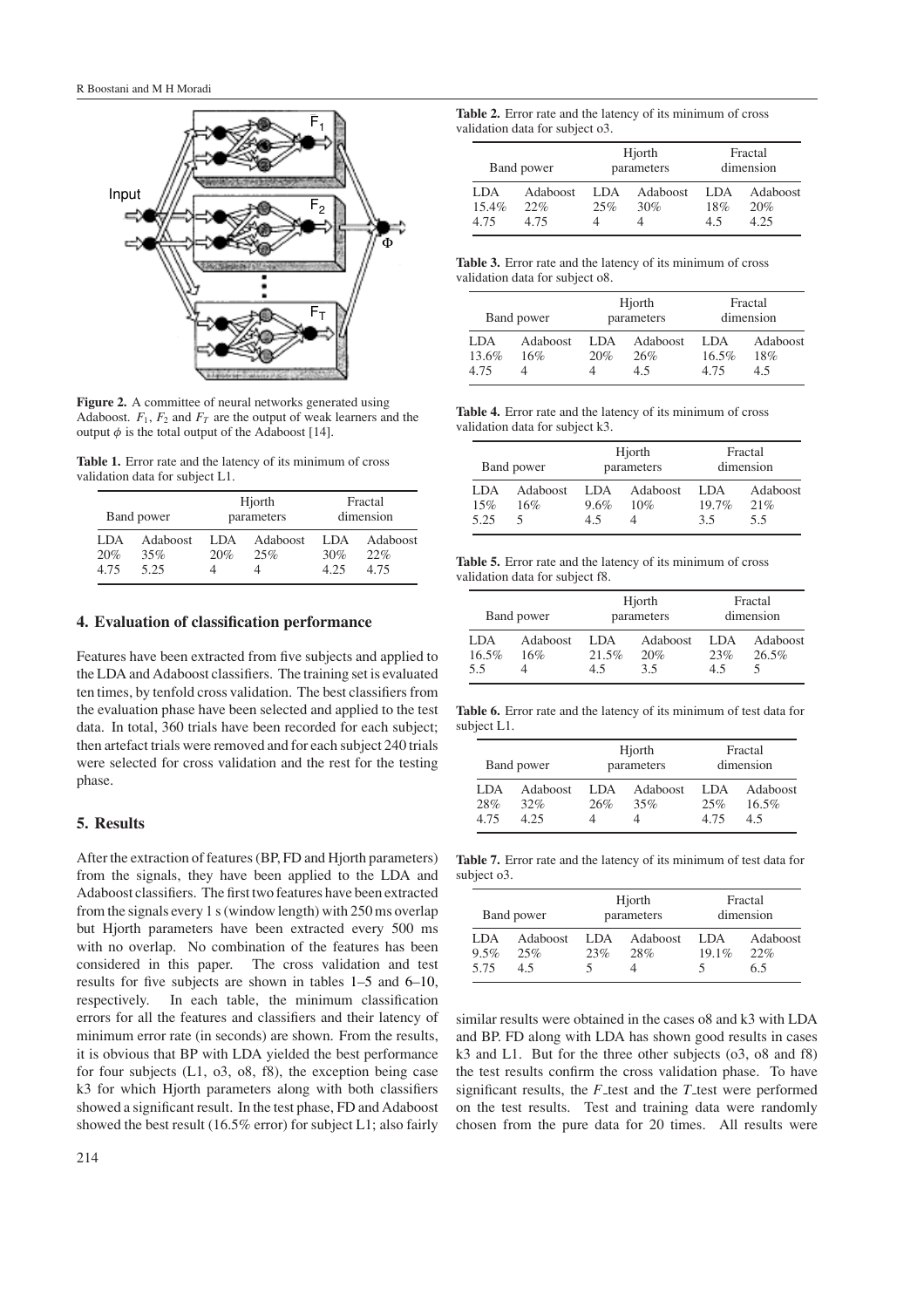**Table 8.** Error rate and the latency of its minimum of test data for subject o8.

| Band power          |                 | Hjorth<br>parameters |                        | Fractal<br>dimension |                        |
|---------------------|-----------------|----------------------|------------------------|----------------------|------------------------|
| LDA.<br>18%<br>6.25 | Adaboost<br>20% | LDA.<br>24%          | Adaboost<br>30%<br>4.5 | LDA<br>24%<br>4.75   | Adaboost<br>20%<br>4.5 |

**Table 9.** Error rate and the latency of its minimum of test data for subject k3.

| Band power              |                          | Hjorth<br>parameters |                        | Fractal<br>dimension |                   |
|-------------------------|--------------------------|----------------------|------------------------|----------------------|-------------------|
| LDA.<br>$10.2\%$<br>4.5 | Adaboost<br>20.4%<br>5.5 | LDA.<br>23.5%<br>5.5 | Adaboost<br>17%<br>5.5 | LDA.<br>10.2%        | Adaboost<br>14.3% |

<span id="page-3-0"></span>**Table 10.** Error rate and the latency of its minimum of test data for subject f8.

| Band power          |                             | Hjorth<br>parameters |                    | Fractal<br>dimension  |                         |
|---------------------|-----------------------------|----------------------|--------------------|-----------------------|-------------------------|
| LDA<br>16.4%<br>6.5 | Adaboost<br>$20.71\%$<br>45 | LDA.<br>23.5%<br>4.5 | Adaboost<br>22.86% | LDA.<br>18.5%<br>4 25 | Adaboost<br>25%<br>4.25 |



<span id="page-3-1"></span>**Figure 3.** Error rate of BP with Adaboost and LDA for subject L1.

significant, which means that the *P* value was lower than 0.05 for all evaluated results. To have a better representation of results, the test curves for FD and BP along with two classifiers (LDA and Adaboost) for the whole paradigm are depicted in figures [3](#page-3-1)[–12](#page-4-0) for our subjects. Hjorth results are eliminated from the graphs, because these results are not the best in any case, but for clarity for comparing BP and FD with the mentioned classifiers just two curves have been shown in all the graphs.

## **6. Discussion**

In order to increase the performance of a cue-based BCI system, FD, BP and Hjorth parameters along with Adaboost



**Figure 4.** Error rate of BP with Adaboost and LDA for subject o3.



**Figure 5.** Error rate of BP with Adaboost and LDA for subject o8.



**Figure 6.** Error rate of FD with Adaboost and LDA for subject L1.

and LDA are assessed. Cross validation results in four (out of five) cases indicate that the best combination for classifying the imagery tasks is BP with LDA. But in the test phase, results did not completely confirm the cross validation results.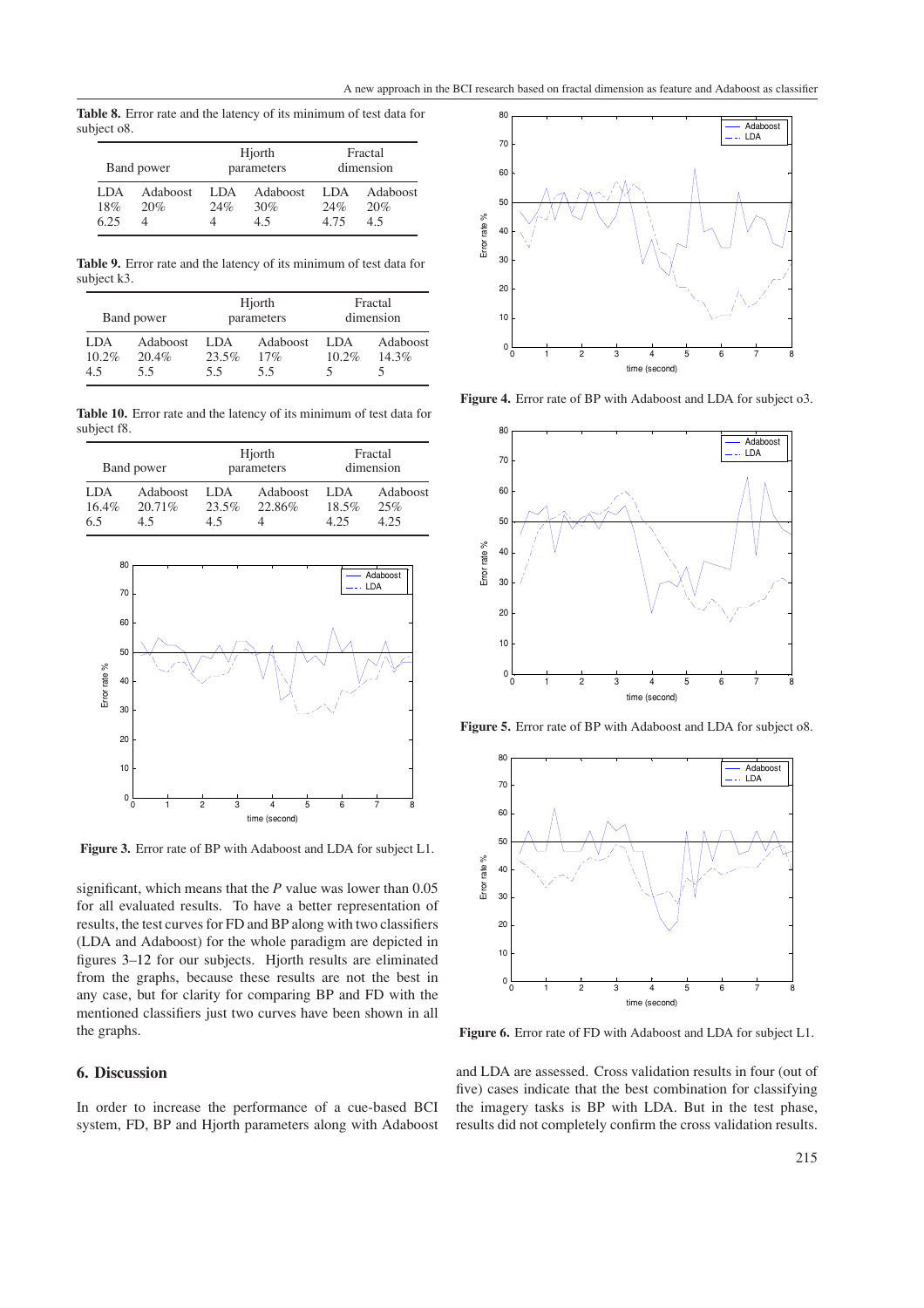

**Figure 7.** Error rate of FD with Adaboost and LDA for subject o3.



**Figure 8.** Error rate of FD with Adaboost and LDA for subject o8.



**Figure 9.** Error rate of BP with Adaboost and LDA for subject k3.

FD and Adaboost showed a significant result for subject L1 in comparison with other combinations. This successful combination yielded good results for the cases k3 and o8. FD has also shown very good results with LDA in the cases



**Figure 10.** Error rate of BP with Adaboost and LDA for subject f8.



**Figure 11.** Error rate of FD with Adaboost and LDA for subject k3.



<span id="page-4-0"></span>**Figure 12.** Error rate of FD with Adaboost and LDA for subject f8.

k3 and L1. It can be claimed that among our cases FD with both classifiers can be an acceptable alternative with the combination of BP and LDA. In many articles [1, 4, 7] BP and LDA are presented as a gold-standard technique for